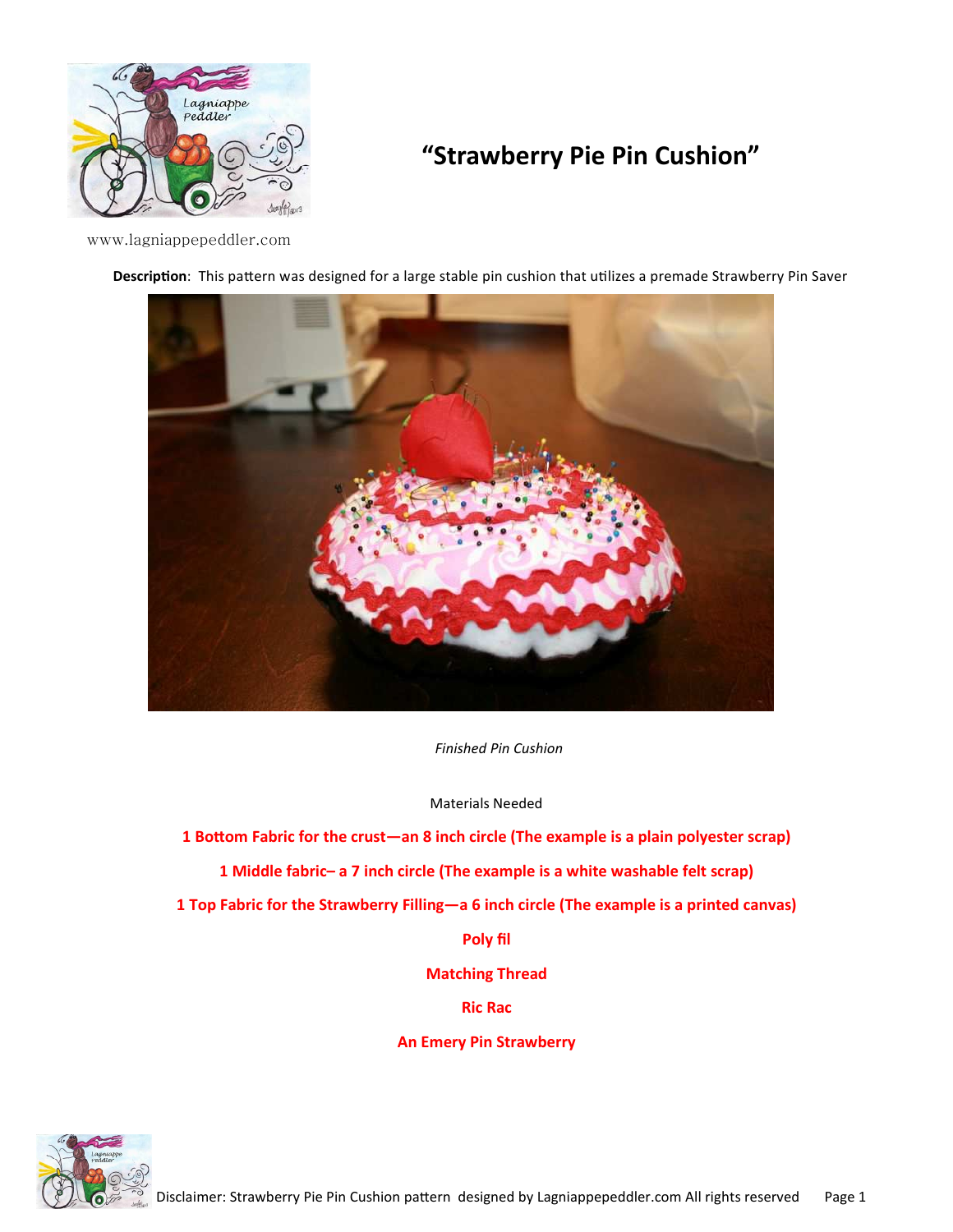Wash and dry your fabric per the recommended material settings. Iron it on low. The pieces used can be scraps and the measurements are suggestions from the example.



Pin your ric rac to the top decorative piece of fabric and do a top stitch to attach it.



Lay your top piece on top of your middle piece with right sides facing. Sew a seam around the perimeter leaving a small hole for turning. Turn it right side out and finish with a hand stitch.